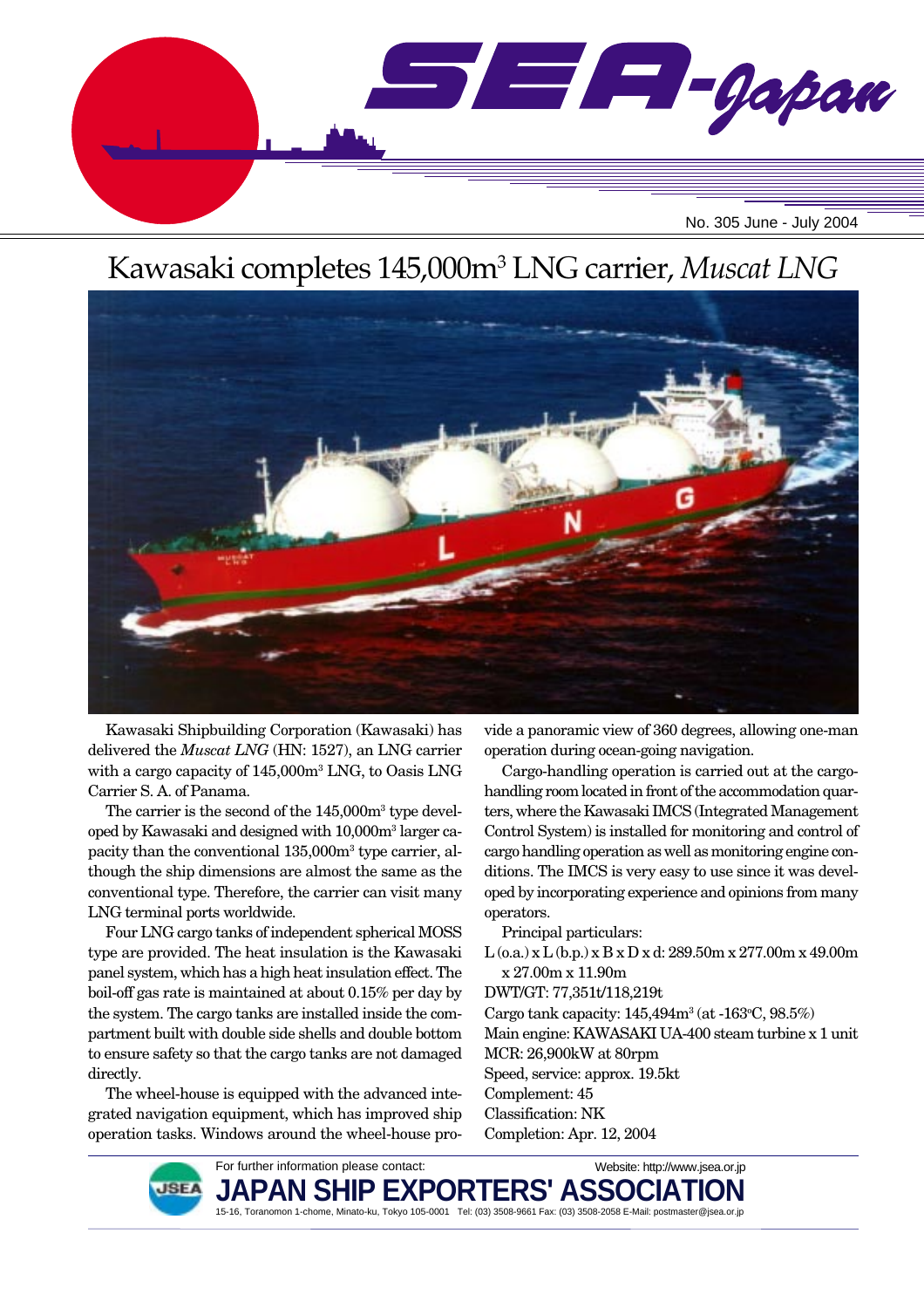#### Large Cruise Ship Sapphire Princess Delivered to Princess Cruises

Mitsubishi Heavy Industries, Ltd. (MHI) recently completed the large cruise ship Sapphire Princess, built at its Nagasaki Shipyard and Machinery Works. The ceremony to celebrate her delivery took place on May 27, attended by Mr. Peter Ratcliffe, Chief Executive Officer of Princess Cruises, Mr. Kazuo Tsukuda, President, and Kazunori Ohta, Managing Director, both of MHI.

The *Sapphire Princess* was built in parallel with her sister *Diamond Princess*, which was delivered to her owner in February this year. The best of MHI's resources was put into the parallel construction of these two large cruise ships, which was unprecedented in the world shipbuilding industry, and has now been successfully completed with the delivery of the *Sapphire Princess*.

The approximately 116,000 GT *Sapphire Princess* measures 290 m in overall length and 54 m high from the sea surface, a height comparable to an 18-storey building on shore. The cruise ship is provided with gorgeous public spaces including restaurants, a theater, a disco, a casino and a tennis court together with seven swimming pools. This floating luxury hotel



has 1,339 private cabins.

A cogeneration system and an electrical propulsion system combining a gas turbine converted from an aircraft engine with low emission type diesel engines achieve high power output while suppressing noise and vibration. Thus the vessel embodies thorough pursuit of high maneuverability, quietness and comfort, which are priority requisites of passenger ships.

The *Sapphire Princess* is further equipped with a state-of-the-art emission cleaning device and a waste water treatment system embodying nextgeneration biotechnology. The cruise

ship thus represents thorough consideration for the global environment as exemplified by these facilities which can dispose of all the wastes generated on board and discharge none into the sea.

Principal particulars Gross tonnage: About 116,000 Overall length: 290.0 m Maximum breadth: 41.5 m Height above sea level: 54.0 m Total number of passenger cabins: 1,339 Maximum passenger capacity: 3,078

persons

#### Toyohashi completes Panamax car carrier, Hual Dubai

Toyohashi Shipbuilding Co., Ltd. has completed construction of the Hual Dubai, a pure car carrier with a carrying capacity of 6,402 vehicles for Dynamic Rainbow Marine S. A. of Panama.

The Hual Dubai is designed to carry passenger cars, trucks, buses, recreational vehicles (RV), and bulldozers. This is the first of the series of car carriers, which are be-



ing built successively by Toyohashi.

The PCC has 12 car decks including four liftable decks. Car holds above the freeboard deck have no partial bulkheads for the convenience of loading and unloading vehicles.

The main engine is a low-speed and long-stroke type diesel engine. Adoption of the high performance propeller with turbo ring saves fuel oil consumption.

Principal particulars

L (o.a.) x L (b.p.) x B x D x d: 199.99m x 192.00m x 32.26m x 35.80m x 9.60m

DWT/GT: 18,369t/59,217t

- Main engine: Mitsui-MAN B&W 7S60MC (Mark 6) diesel x 1 unit
- MCR: 14,280 kW (19,416 PS) x 105 min-1 (rpm)
- NOR: 12,138 kW (16,504 PS) x 99.5 min-1 (rpm)

Speed, max. trial: 21.83kt

Speed, service: 19.8kt

Classification: NV/KR (Double Class.)

Complement: 25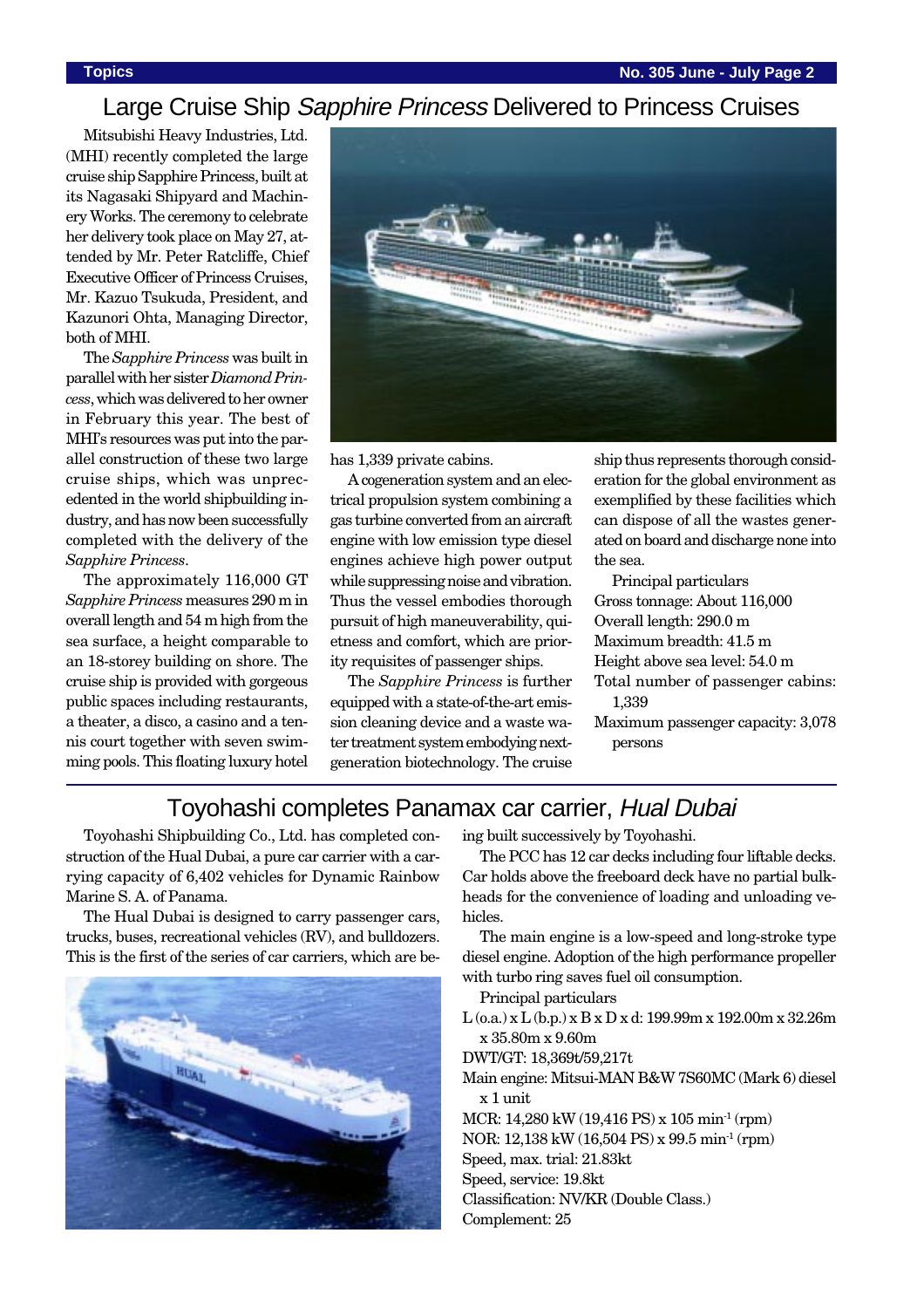#### **Topics No. 305 June - July Page 3**

#### Sanoyas completes Panamax bulker, Ikan Bilis

Sanoyas Hishino Meisho has completed completion of the Panamax bulk carrier, *Ikan Bilis* (HN: 1217), for the Mi-Das Line S. A. at the Mizushima Works and Shipyard. The vessel is the 46th of the Panamax series, or the 20th as the 75,000DWT type, developed by Sanoyas.

Seven cargo holds are arranged along the ship centerline, and the accommodation quarters and engine room are located aft. Cargo holds are constructed with topside tanks and hopper bottoms for efficient cargo loading and unloading.

Hatch covers are the side rolling type driven by hydraulic motors and chains for opening and closing. The main engine is a low-speed, long stroke, and 2-cycle diesel engine. The engine coupled with a large diameter propeller attains less fuel consump-



(grain)

C diesel x 1 unit Output: 12,200ps Classification: NK

tion.

Principal particulars:

 $L(o.a) \times L(b.p.) \times B \times D \times d$ : 225.00m x 217.00m x 32.26m x 19.30m x 13.994m

DWT/GT: 75,729mt/38,871t Cargo hold capacity: 89,250m3

## Onomichi completes 71,000DWT crude oil carrier Sanko Confidence

Onomichi Dockyard Co., Ltd. has completed the *Sanko Confidence* (HN.; 499) for Deepsea Agency Ltd. of Liberia. The vessel is a 71,000DWT crude oil carrier, which was developed by Onomichi as a standardized oil carrier with a double hull construction, complying with the latest marine pollution regulations.

The cargo space is segregated to permit loading of three types of crude oils simultaneously. Three self-stripping type pumps efficiently achieve

simultaneous unloading and loading of the three types of cargoes.

A leakage preventive device retains harmful gas in the cargo tanks, and an anti-explosion system will minimize explosion at an accidental leakage of harmful gas into the double hull space. Thus safety measures are fully taken into account for safe ship operation.

The engine room is equipped with unattended machinery, and the main engine uses a low-speed, long-stroke, and low-fuel consumption diesel that turns a large-diameter propeller

Principal particulars:

L (o.a.) x B x D x d: 228.55m x 32.20m x 19.60m x 13.70m DWT/GT: 71,000t/38,700t Main engine: MAN B&W 6S60MC



(Mark-VI) x 1 unit Output: 16,641ps x 105rpm Speed, max. trial: 16.1kt Classification: ABS

Completion: May 18, 2004

#### **To our readers**

Main engine: MAN B&W 7S50MC-

- Please notify us of any change in address by letter or telefax together with the old mailing label to ensure you continue to receive SEA-Japan.
- We welcome your comments about SEA-Japan. Please address all correspondence to the Japan Ship Exporters' Association (JSEA), or the Japan Ship Centre in London.
- Address (Tokyo): 15-16, Toranomon 1-chome, Minato-ku, Tokyo 105-0001 / Tel: (03) 3508-9661 Fax: (03) 3508- 2058
- E-mail: postmaster@jsea.or.jp • Address (London): Ground Floor, 9 Marshalsea Road, London SE1 1EP, UK / Tel: +44 (0) 20 7403 1666 / Fax: +44 (0) 20 7403 1777 E-mail: info@jsc.org.uk URL: http://www.jsc.org.uk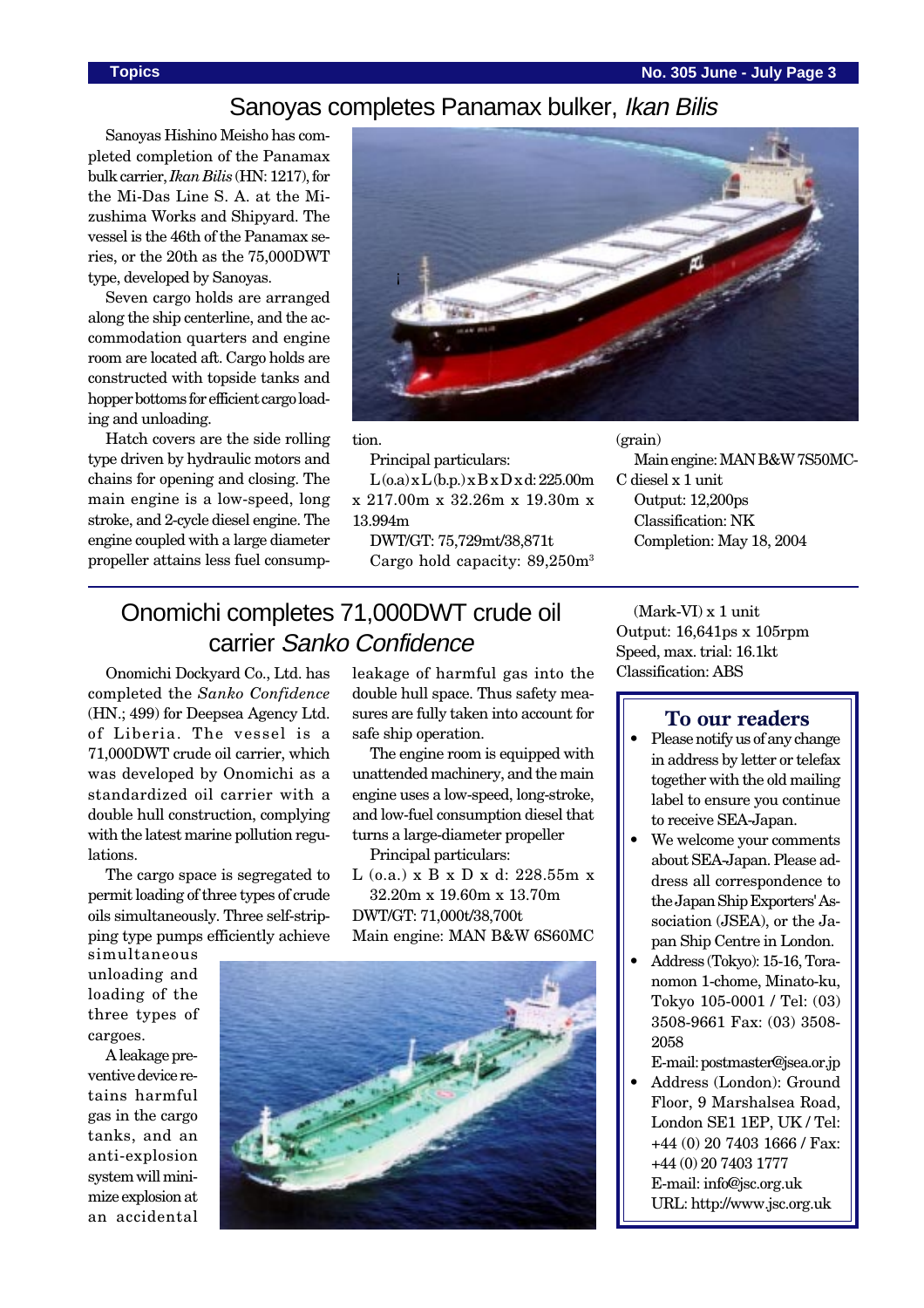#### MHI installs anti-rolling gyros on luxury yachts of Ferretti group of Italy

Mitsubishi Heavy Industries, Ltd. (MHI) and the Ferretti Group have signed an important exclusive European agreement for installing a new stabilization system on vessels produced by the companies of the Ferretti Group. This innovative system, called ARG or Anti Rolling Gyros, is produced by MHI, and applies the operating principle of a control moment gyro (CMG) to suppress a boat's rolling motion or rolling angular velocity on the water surface, the main cause of seasickness, thus enabling passengers to sail in comfort.

MHI will supply three models of its ARG systems, MSM-2000, 4000 and 12000, but mainly MSM-4000, to Ferretti Group until 2006, marking the first export of ARG units. The ARG, developed by MHI based on its CMG technology for attitude control of satellites, automatically reduces boat rolling by more than 50%, for a more comfortable ride. In essence, an ARG consists of a flywheel, damper, gimbal (on which the flywheel is suspended) and a motor (to drive the flywheel). Based on the same principle as that of a spinning gyroscope, the high-speed rotation of the flywheel produces force to counter a boat's rolling motion.

Although other devices that reduce rolling during cruising exist, for example fin stabilizers, the ARG is the first system in the world capable of reducing rolling of a small boat even at anchor or when trolling. Finally, thanks to the ARG's extreme quietness, the stabilizers can be activated at night without disturbing the sleep of passengers.

MHI's first ARG, the MSM-500, was developed and marketed in 1995 for small boats with displacements below 5 tons. The MSM-500 features angular momentum of 500 Nms (Newton meter second), weighs 130kg, and measures 710mm in width, 516mm in height, and 470mm in length. Subsequently, MHI developed higher-power models, the MSM-2000/ 4000/12000, in response to customer



needs.

By installing ARG systems in multiple units, it is possible to accommodate vessels with displacements above 5 tons all the way up to 500 tons. In Japan, MHI has already sold 220 ARG systems for public-sector, commercial and private use, including cruise ships, sightseeing boats, fishing boats, pleasure craft and patrol boats.

Major Specifications of MSM-4000 ARG

- Angular momentum: 5000 Nina (Newton meter second)
- Dimensions (width x height x length): 1000 x 700 x 700 mm

Power consumption (max/reg): 4300/ 3000 W (AC200V, 3-phase)

Weight: 700 kg



*Anti Rolling Gyro MSM-4000 (above) and Custom Line Navetta 30 (left: By courtesy of the Ferretti Group)*

## 18,000DWT product tanker, Kirana Tritya, completed at Naikai Zosen

Naikai Zosen Corporation has completed the *Kirana Tritya* (HN: 682), an 18,000DWT product tanker for Kirana Tanker Pte. Ltd., at the Setoda Works. The tanker has been put in service to transport refined petroleum products such as jet engine and automobile fuels on S. E. Asian routes centered on Singapore and Indonesia.

The *Kirana Tritya* is designed with a wide beam and a shallow draught of 7.0m for operation on the routes. Cargo tanks including slop tanks are segregated into 12 tanks. The cargo space construction is ensured by double side shells and double bottom to prevent marine pollution caused by accidental cargo leakage.

Cargo tanks have a total capacity

of 24,568.4m3 , and three units of 600m3 /hr electric screw pumps perform cargo unloading. As the tanker is the shallow draught and wide beam type, the new hull form has been developed with consideration of propulsion performance and maneuverability. The rudder is a larger design. Thus the total design allows exact course keeping and changing in shallow waters.

The bunker oil tanks are installed at the bow and stern, and the bunker oil can be shifted to either of the two tanks to provide even keel of the ship during navigation.

Principal particulars:

 $L$  (o.a.)  $x L$  (b.p)  $x B x D x d$ : 160.00m x 152.00m x 27.90m x 11.20m x

7.00m DWT/GT: 18,774t/13,203t Cargo tank capacity: 24,568.4m3 Complement: 25 Main engine: Hitachi Zosen B&W 7S35MC (MK6) diesel x 1 unit MCR: 4,900kw x 170-1 NCR: 4,420kw x 164-1 (90%) Speed, service: 13.7kt Classification: NK

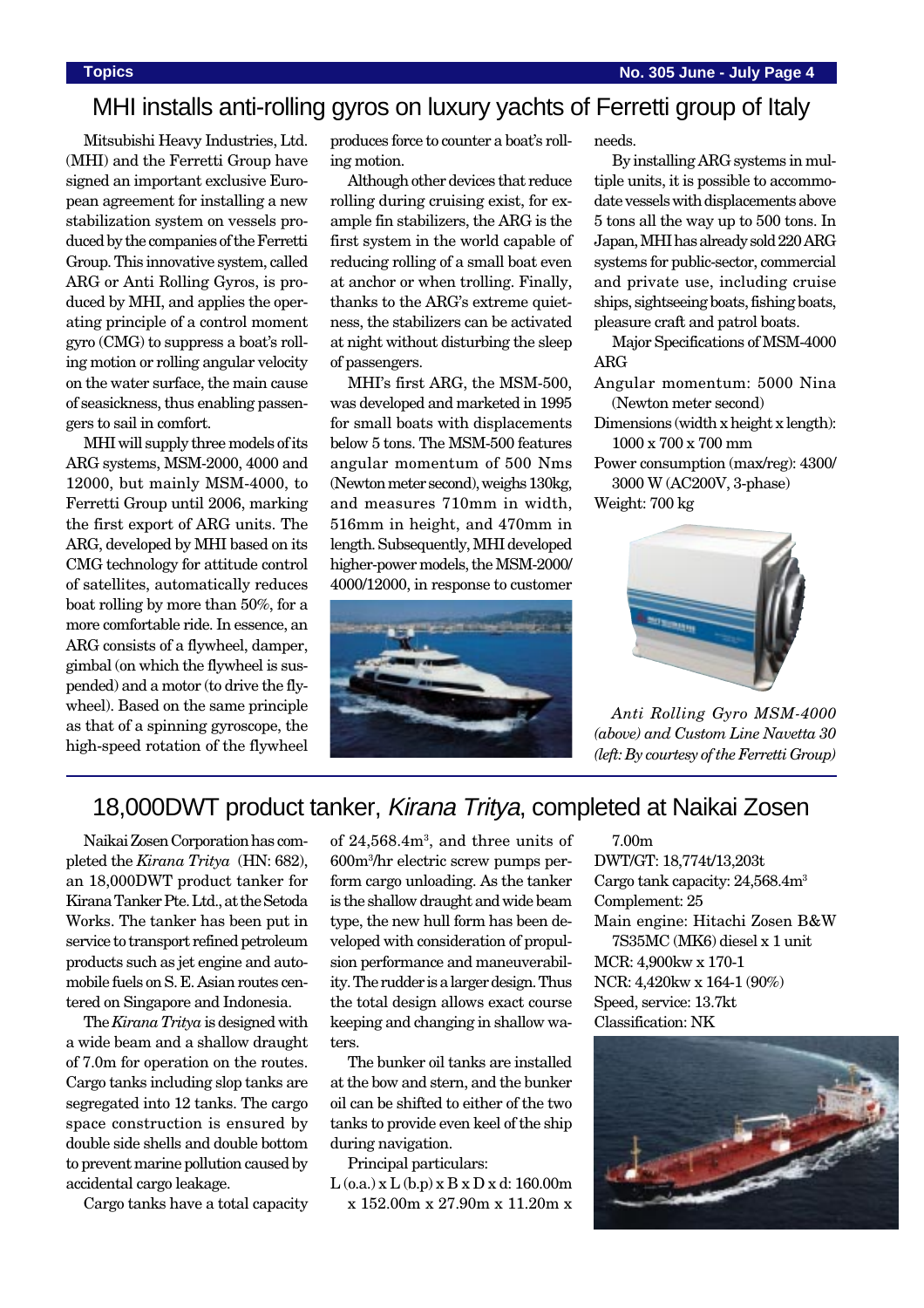## Niigata Shipbuilding acquires ISO9001 certificate

Niigata Shipbuilding & Repair, Inc., a wholly owned subsidiary of Mitsui Engineering & Shipbuilding Co., Ltd. (MES), has obtained the ISO9001 certificate authorized by The Japan Accreditation Board for Conformity Assessment (JAB), which is a private nonprofit foundation and the only organization in Japan responsible for almost all accreditation under the conformity assessment scheme, and the examination and registry was performed by Nippon Kaiji Kyokai (NK), the Japanese ship classification society.

The certificate will cover design and development, shipbuilding and repairing, and the related services for commercial ships (LNG carriers excluded), government ships, defense ships, fishery ships, high-speed ships, passenger vessels, ferries, workvessels, and steel structures. The Niigata head office, the Misaki Works (Kanagawa Prefecture), and the Tokyo Office (Minato-ku) are also covered by the certificate.

Niigata Shipbuilding started preparation work to obtain the certificate in August 2003. Through eight-



*From left are president K. Yashiki, ex-president Y. Akutsu, and Y. Tsudo, vice president of NK*

month preparation work, the quality policy and the quality management system were established, i.e., to adhere closely to the related rules and customers' requirements, and the quality management system required by the ISO9001 must be maintained. Further satisfaction of users will be continuously improved through the quality system.

Niigata Shipbuilding is the ex-shipbuilding department of Niigata Engineering Co. that was dissolved in 2003 and restarted as a subsidiary of MES in April 2003. The company is headed by President Kazuki Yashiki and has 180 employees with headquarters in Niigata City, Niigata Pref.

#### 19th International Shipping Exhibition, Posidonia 2004

The Japan Ship Exporters' Association (JSEA) participated in the 19th International Shipping Exhibition Posidonia 2004 held at the Exhibition Center of Piraeus, Greece, for five days from June 7 to 11. Posidonia 2004 attracted 1,662 companies and organizations from 74 countries, and was visited by 16,338 people including the public.

At the opening ceremony held on June 7, Mr. Costas Karamanlis, the Prime Minister of Greece, gave the opening address. After the ceremony, the Prime Minister, Mr. Manolis Kefaloyiannis, the Minister of Mercantile Marine of Greece, and Mr. Nicos Efthymiou, the Chairman of the Shipowners Association of Greece, visited exhibition stands. Mr. Toshio Mochizuki, Japanese Ambassador to Greece and Mr. Toshimichi Okano, JSEA president met the Minister at the Japanese stand.

The participation of JSEA consisting of 11 Japanese shipbuilders was carried out with the financial support of The Nippon Foundation and in cooperation with The Shipbuilders' Association of Japan. JSEA, The Cooperative Association of Japan Shipbuilders, and the Nippon Kaiji Kyokai used a  $261m^2$  co-exhibition area where Japanese shipbuilding technology was presented.

On June 9, Ambassador and Mrs. Mochizuki, and JSEA president Mr. and Mrs. Okano co-sponsored a cocktail party at the Athenaeum Inter-Continental Hotel with 900 guests including government officials and others concerned with the shipping and shipbuilding industries.



*From left are Japanese Ambassador, Mr. C. Karamanlis, Mr. M. Kefaloyiannis, and Mr. Okano at the Japanese Stand*